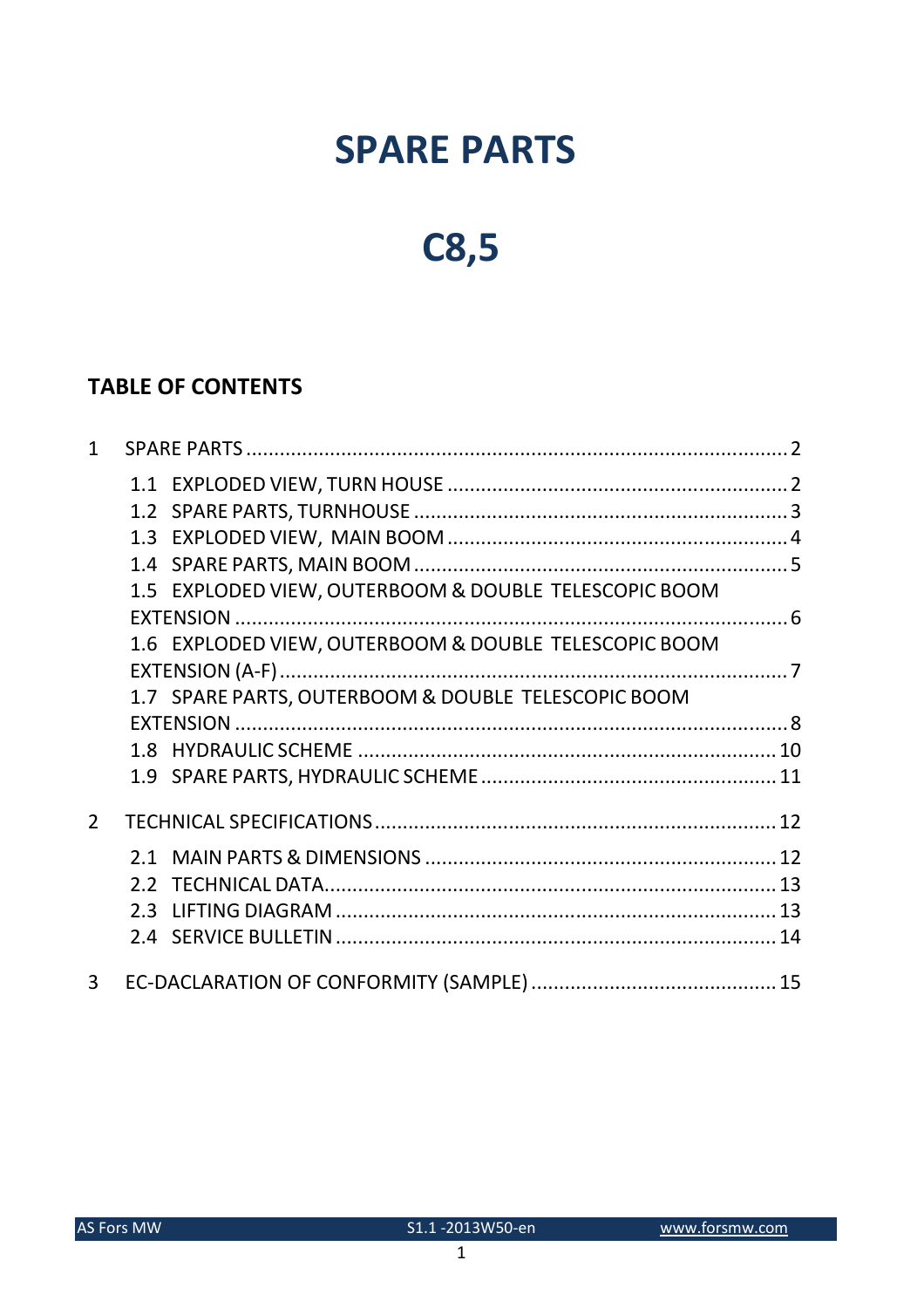#### 1 SPARE PARTS

### 1.1 EXPLODED VIEW, TURN HOUSE

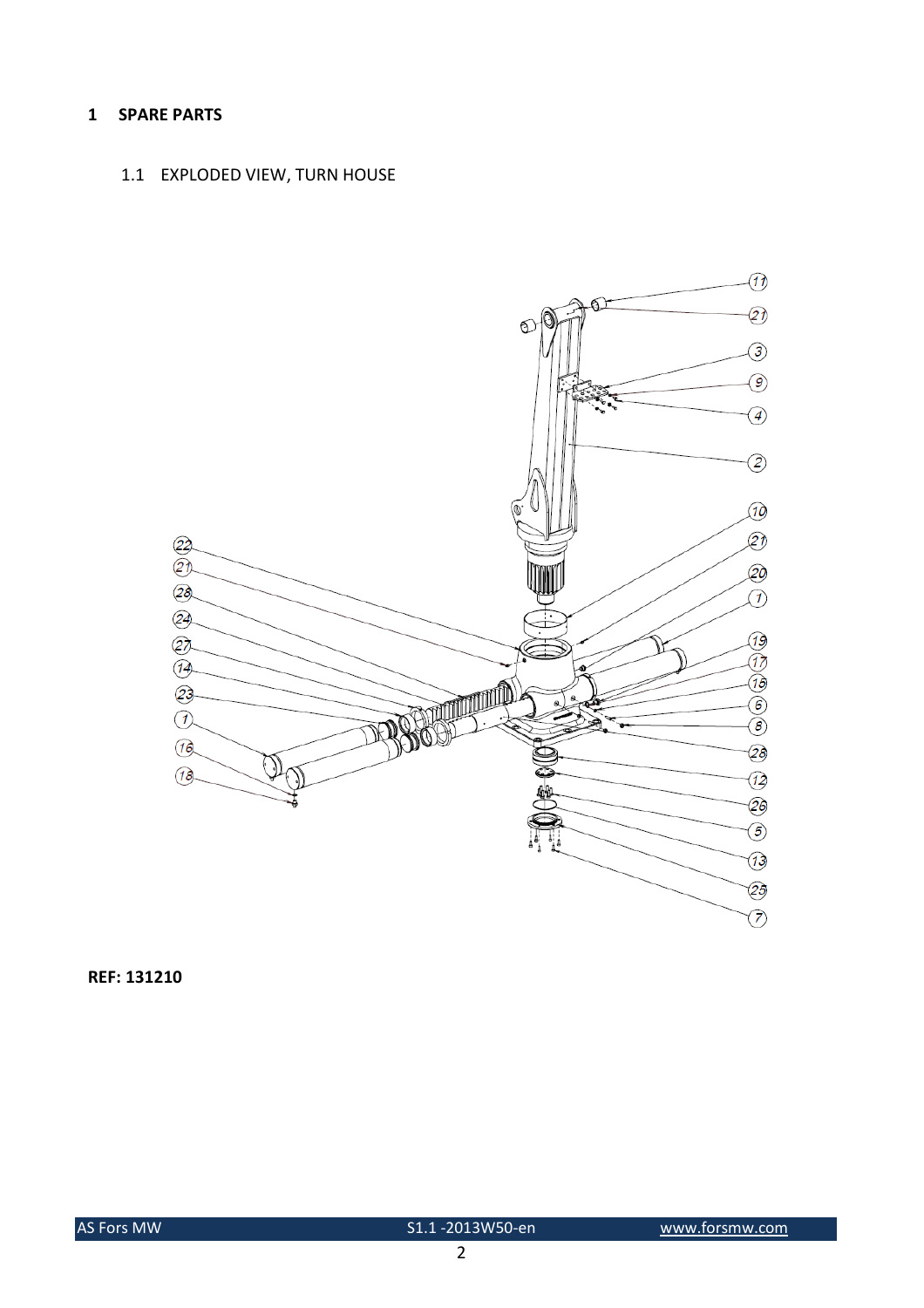#### 1.2 SPARE PARTS, TURNHOUSE

| <b>ITEM NO.</b>           | <b>PART NUMBER</b><br><b>DESCRIPTION</b> |                         | <b>TYPE</b>           | QTY.           |
|---------------------------|------------------------------------------|-------------------------|-----------------------|----------------|
| $\mathbf{1}$              | FMWS00125                                | Hydraulic cylinder      | $102/90 - 622$        | 4              |
| $\overline{2}$            | FMWS00126<br>Column C7.0/C8.5            |                         |                       | $\mathbf{1}$   |
| 3                         | <b>FMWS00207</b>                         | Adapter holder          |                       | $\mathbf{1}$   |
| 4                         | 906154                                   | Bolt Hex. Cap           | M8x16 DIN 933         | 4              |
| 5                         | 906175                                   | Bolt Hex. Cap           | M10x30 DIN 933        | 6              |
| 6                         | 906270                                   | <b>Bolt Socket set</b>  | M10x40 DIN915         | 4              |
| $\overline{7}$            | 906516                                   | <b>Bolt Hex. Socket</b> | M8x22 fzb DIN 912     | 6              |
| 8                         | 907219                                   | Nut Hex. Nylock         | M10 fzb DIN 985       | 4              |
| 9                         | 908615                                   | <b>Washer Spring</b>    | M8 fzb DIN 127        | 4              |
| 10                        | 909118                                   | Slide bearing           | 200 205 60 M DIN 1494 | $\mathbf{1}$   |
| 11                        | 909152                                   | <b>Slide Bearing</b>    | 50-55-50 DIN1494      | $\overline{2}$ |
| 12                        | 910340                                   | Plain Bearing           | GE80ES                | $\mathbf{1}$   |
| 13                        | 912237                                   | O-ring                  | Ø112x3 DIN 3771       | $\mathbf{1}$   |
| 14                        | 912245                                   | Simko sealing           | 90x70x22,5            | 4              |
| 15                        | 914578                                   | Rubber seal             | 2.01.5601             | 4              |
| 16                        | 914582                                   | Rubber seal             | 5601-01-06            | $\overline{2}$ |
| 17                        | 914584                                   | Rubber seal             | 8.01.5601             | $\mathbf{1}$   |
| 18<br>914712              |                                          | Straight nipple         | 6.04.7002             | $\overline{2}$ |
| 19<br>Plug 1/2"<br>914792 |                                          |                         | 7501-00-08            | $\mathbf{1}$   |
| 20                        | 920398                                   | Plug $1/2"$ + sealing   | Plastic               | $\mathbf{1}$   |
| 21                        | 930105                                   | Grease nipple           | 1/8" DIN 71412        | 3              |
| 22                        | FMWP00451                                | Body (Turnhouse 16 kNm) |                       | $\mathbf{1}$   |
| 23                        | <b>FMWP00455</b>                         | Piston                  | RndØ90 - 50           | 4              |
| 24                        | <b>FMWP00456</b>                         | Rack 16 (16kNm)         | GrndØ80 - 783         | $\overline{2}$ |
| 25                        | <b>FMWP00457</b>                         | Cover                   | RndØ165 - 26          | $\mathbf{1}$   |
| 26                        | <b>FMWP00458</b>                         | Lock plate              | RndØ90 - 12           | $\mathbf{1}$   |
| 27                        | FMWP00459                                | Locknut KM20            | M100x2 DIN 981        | 4              |
| 28<br><b>FMWP00460</b>    |                                          | Slidepad 16kNm          | PA <sub>6</sub>       | $\overline{2}$ |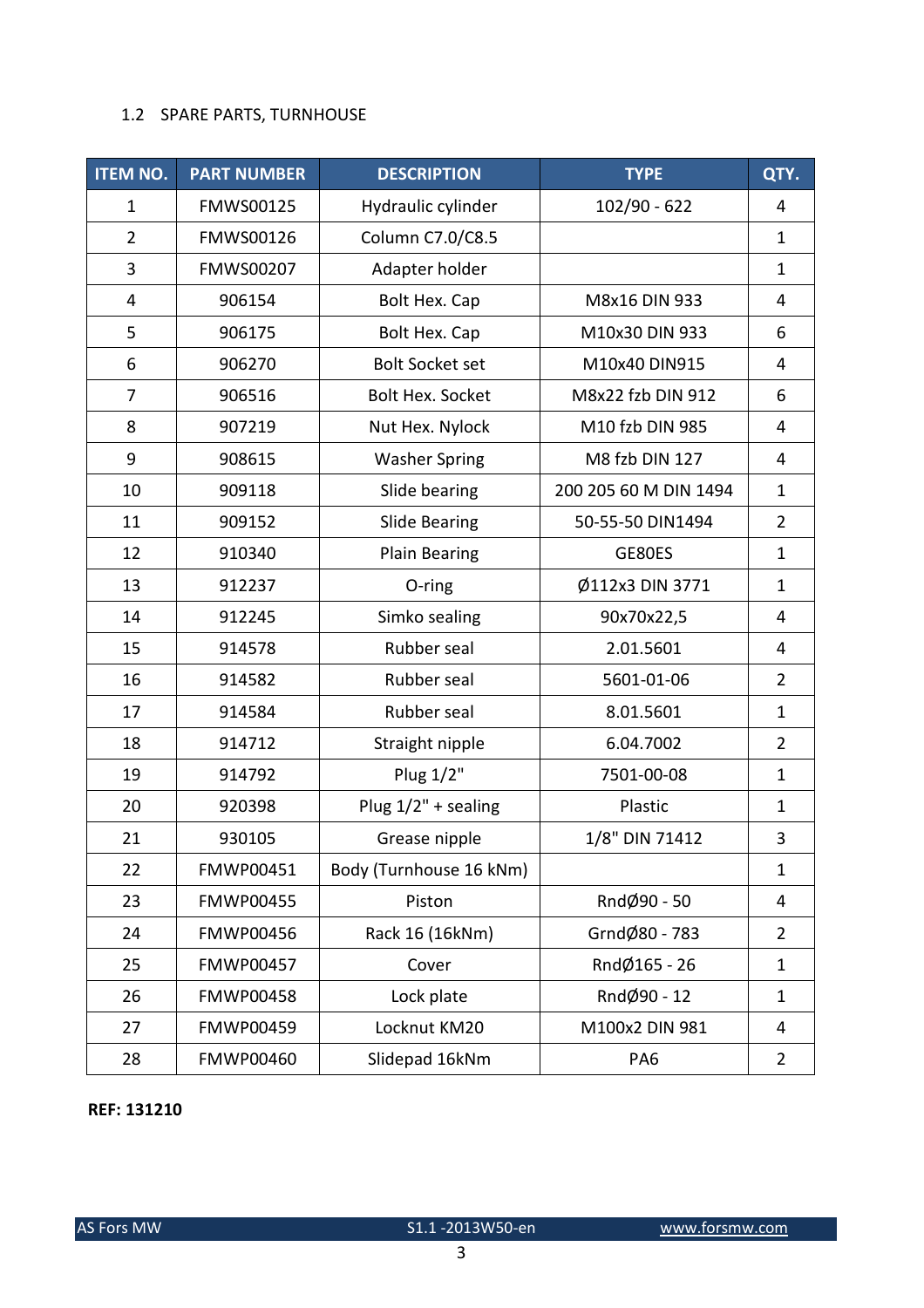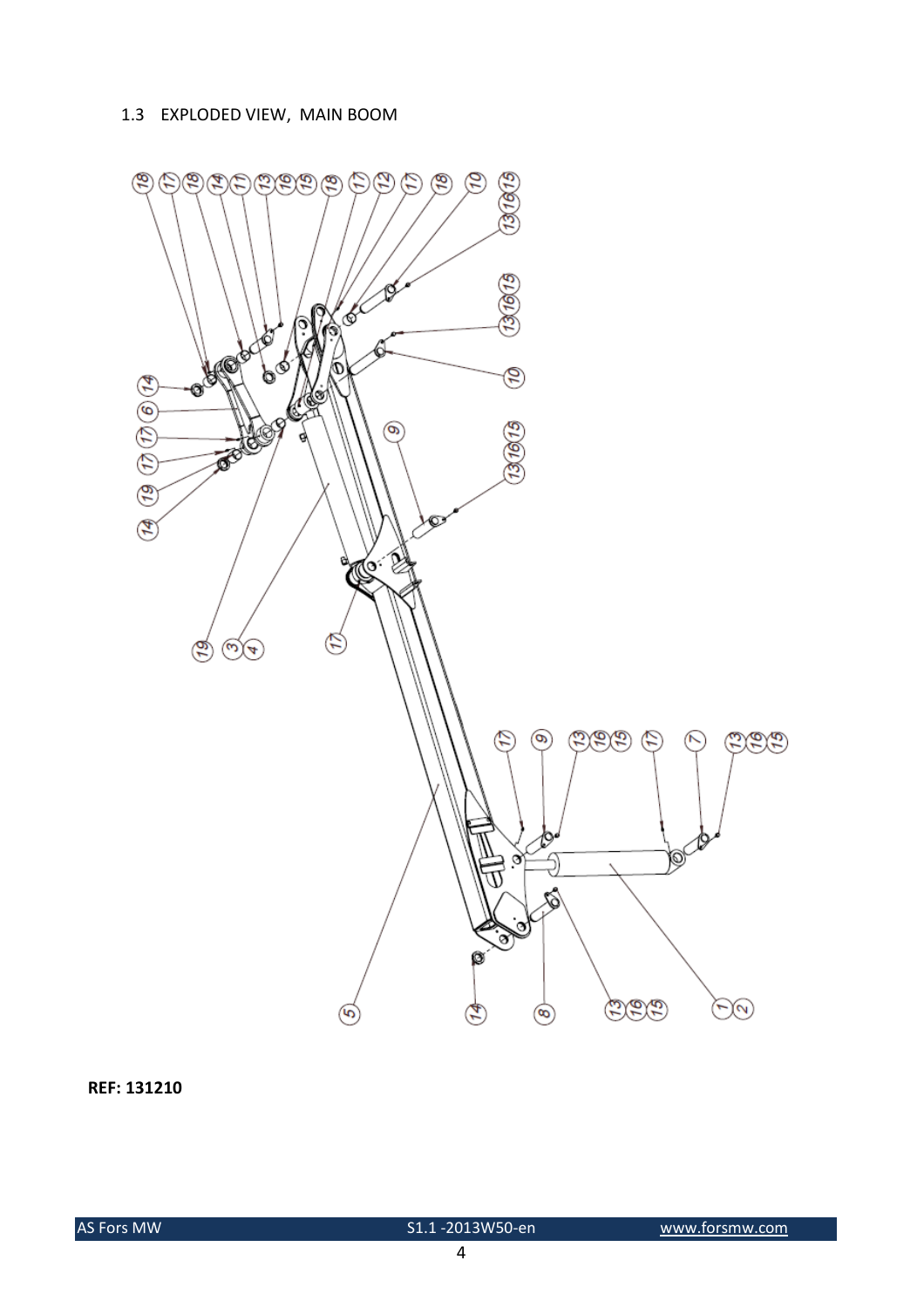## 1.4 SPARE PARTS, MAIN BOOM

| <b>ITEM NO.</b>                                 | <b>PART NUMBER</b> | <b>DESCRIPTION</b>       | <b>TYPE</b>         | QTY.           |
|-------------------------------------------------|--------------------|--------------------------|---------------------|----------------|
| $\mathbf{1}$                                    | 313112             | Hydraulic cylinder       | 110/50-580          | $\mathbf{1}$   |
| $\overline{2}$                                  | 37313112           | Sealing Kit 110/50       |                     | $\mathbf{1}$   |
| 3                                               | 313114             | Hydraulic cylinder       | 100/50-700          | $\mathbf{1}$   |
| 4                                               | 37313114           | Sealing Kit 100/50       |                     | $\mathbf{1}$   |
| 5                                               | <b>FMWA00207</b>   | Main boom C7,0/8,5 ASM   |                     | $\mathbf{1}$   |
| 6                                               | <b>FMWA00208</b>   | Link Inside C7,0/8,5 ASM |                     | $\mathbf{1}$   |
| $\overline{7}$                                  | FMWS00144-01       | Shaft                    | GrndØ50-196(185)    | $\mathbf{1}$   |
| 8                                               | FMWS00235          | Shaft                    | GrndØ50-247(221)    | $\mathbf{1}$   |
| FMWS00236<br>9                                  |                    | Shaft                    | GrndØ50-212(201)    | $\overline{2}$ |
| 10                                              | Shaft<br>FMWS00237 |                          | GrndØ50-320(294)    | $\overline{2}$ |
| 11                                              | FMWS00289          | Shaft                    | GrndØ50-172(146)    | $\mathbf{1}$   |
| 12                                              | <b>FMWS00294</b>   | Outside link C7.0/C8.5   |                     | $\overline{2}$ |
| 13<br>906170                                    |                    | Bolt Hex. Cap            | M10x20 fzb DIN 933  | $\overline{7}$ |
| 14<br>907251                                    |                    | Nut Lock/Round M45x1,5-N | <b>DIN 1804</b>     | 4              |
| 15                                              | 908225             | Washer flat              | M10 fzb DIN 125     | 7              |
| 16<br>908620                                    |                    | <b>Washer Spring</b>     | M10 fzb DIN 127     | $\overline{7}$ |
| 930105<br>17                                    |                    | Lubricating nipple       | 1/8 " BSP DIN 71412 | 8              |
| 18<br>909152                                    |                    | <b>Slide Bearing</b>     | 50-55-50 DIN 1494   | 4              |
| 19                                              | 909154             | <b>Slide Bearing</b>     | 50-55-60 DIN1494    | $\overline{2}$ |
| 20<br><b>FMWH00023</b><br>Hydraulic scheme C8.5 |                    | Look at pages 11-12      | $\mathbf{1}$        |                |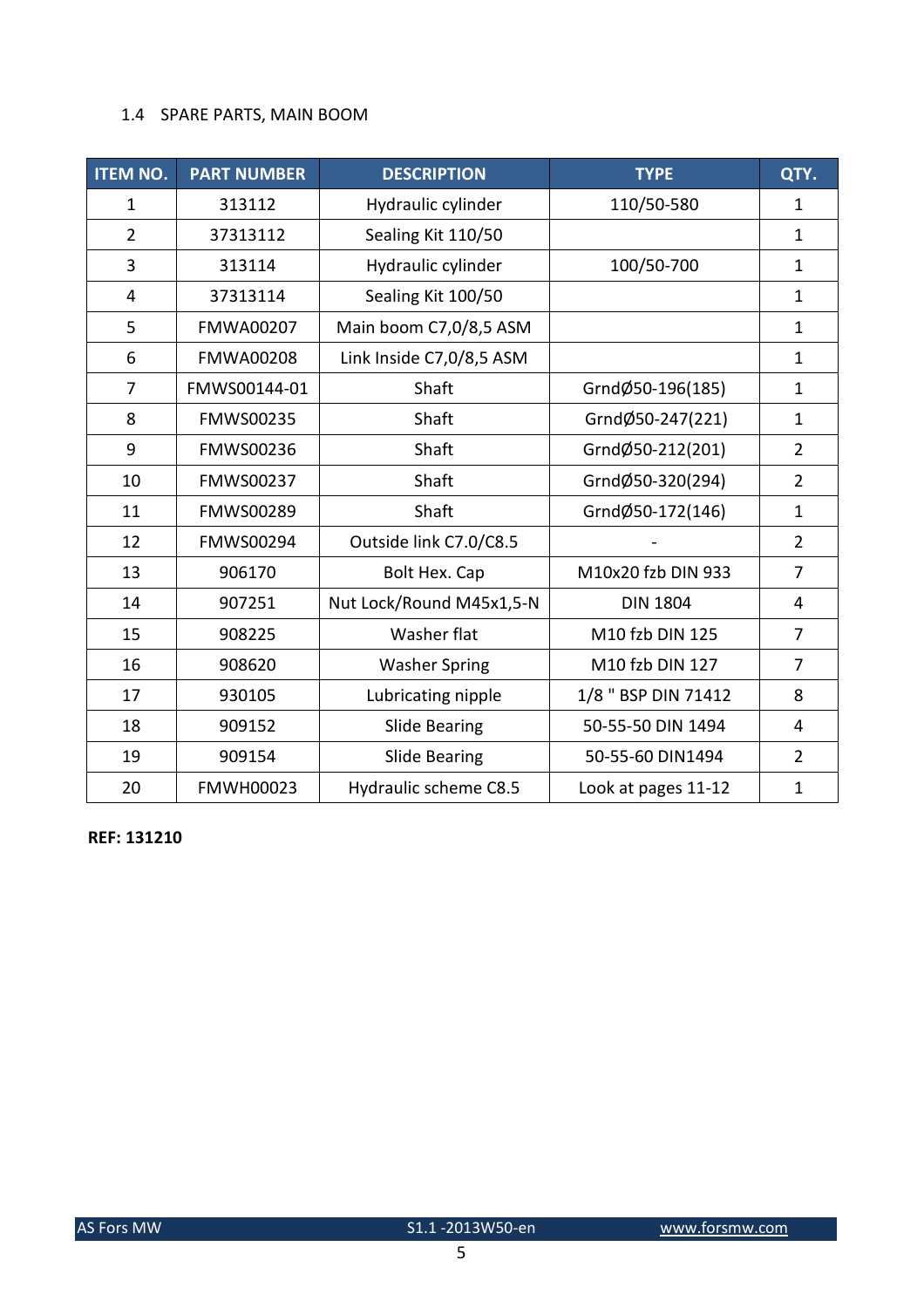## 1.5 EXPLODED VIEW, OUTERBOOM & DOUBLE TELESCOPIC BOOM EXTENSION

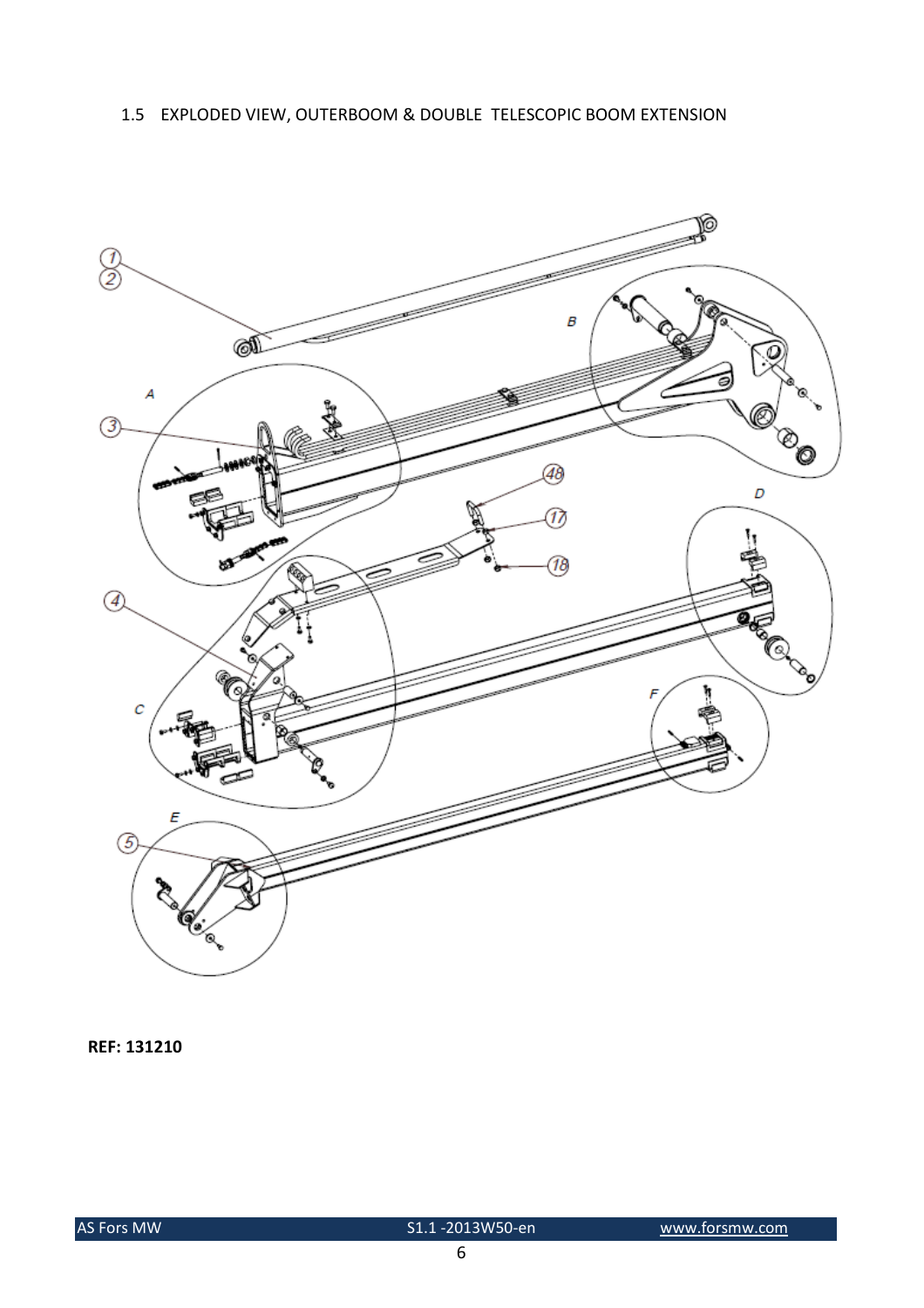









REF: 131210

 $(15)$ 

26 24

 $\mathcal{D}$ 

 $(36)$ 

 $\overline{14}$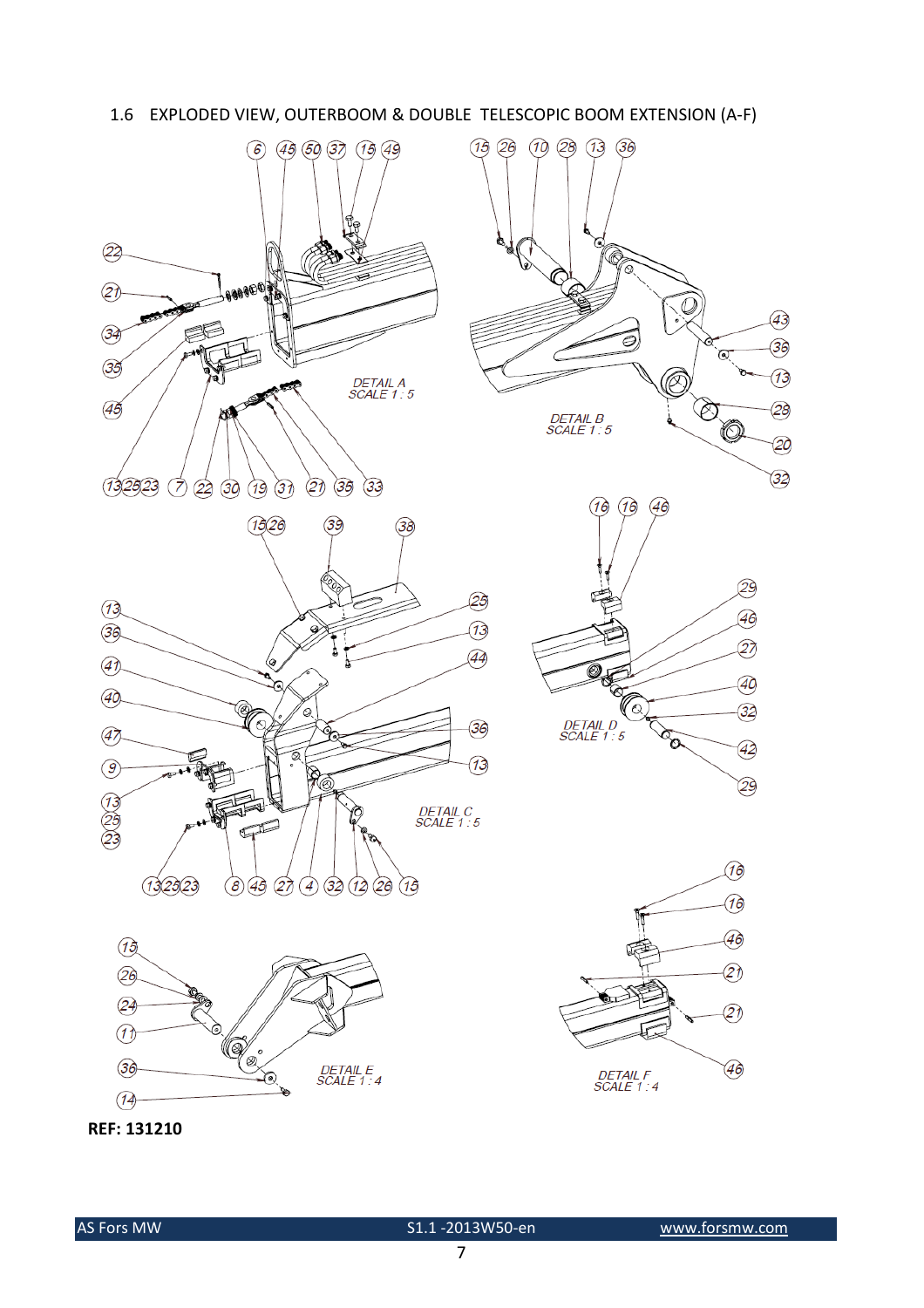## 1.7 SPARE PARTS, OUTERBOOM & DOUBLE TELESCOPIC BOOM EXTENSION

| <b>ITEM NO.</b> | <b>PART NUMBER</b>                             | <b>DESCRIPTION</b>       | <b>TYPE</b>                  | QTY.           |
|-----------------|------------------------------------------------|--------------------------|------------------------------|----------------|
| $\mathbf{1}$    | $50/30 - 1455$<br>313100<br>Hydraulic cylinder |                          |                              | $\mathbf{1}$   |
| $\overline{2}$  | 37913230                                       | Sealing Kit 50/30        |                              | $\mathbf{1}$   |
| 3               | <b>FMWS00205</b>                               | C8,5 Outer Boom          |                              | $\mathbf{1}$   |
| 4               | FMWS00212                                      | C8.5 Telescopic Boom 2   |                              | $\mathbf{1}$   |
| 5               | FMWS00218                                      | C8.5 Telescopic Boom 1   |                              | $\mathbf{1}$   |
| 6               | <b>FMWS00222</b>                               | Slidepad holder (single) | C6,6Z/C7,0/C8,5<br>Outerboom | $\mathbf{1}$   |
| 7               | FMWS00222-01                                   | Slidepad holder (double) | C6,6Z/C7,0/C8,5<br>Outerboom | $\mathbf{1}$   |
| 8               | <b>FMWS00223</b>                               | Slidepad holder (double) | C8,5 Boom 2                  | $\mathbf{1}$   |
| 9               | <b>FMWS00225</b>                               | Slidepad holder (single) | C8,5 Boom 2                  | $\mathbf{1}$   |
| 10              | <b>FMWS00238</b>                               | Shaft                    | GrndØ50h9 - 236(225)         | $\mathbf{1}$   |
| 11              | FMWS00591                                      | Shaft                    | GrndØ25h9 - 109(100)         | $\mathbf{1}$   |
| 12              | FMWS00719                                      | Shaft                    | Grnd25h9 - 116(106)          | $\mathbf{1}$   |
| 13              | 906154                                         | Bolt Hex. Cap            | M8x16 DIN 933                | 22             |
| 14              | 906158                                         | Bolt Hex. Cap            | M8x20 DIN 933                | $\mathbf{1}$   |
| 15              | 906170                                         | Bolt Hex. Cap            | M10x20 fzb DIN 933           | 12             |
| 16              | 906514                                         | <b>Bolt Hex. Socket</b>  | M6x25 fzb DIN 7991           | 8              |
| 17              | 907222                                         | <b>Nut</b>               | M12 DIN 934                  | $\overline{2}$ |
| 18              | 907228                                         | Nut Hex. Nylock          | M12 fzb DIN 985              | $\overline{2}$ |
| 19              | 907234                                         | <b>Nut</b>               | M16 fzb DIN 934              | $\overline{2}$ |
| 20              | 907251                                         | Nut Lock/Round M45x1,5-N | <b>DIN 1804</b>              | $\mathbf{1}$   |
| 21              | 907610                                         | Spring pin               | 5x30 DIN 1481                | 4              |
| 22              | 908108                                         | Split pin                | 4x32 DIN 94                  | $\overline{2}$ |
| 23              | 908221                                         | Washer flat              | M8 fzb DIN125                | 16             |
| 24              | 908225                                         | Washer flat              | M10 fzb DIN 125              | $\mathbf{1}$   |
| 25              | 908615                                         | <b>Washer Spring</b>     | M8 fzb DIN 127               | 18             |
| 26              | 908620                                         | <b>Washer Spring</b>     | M10 fzb DIN 127              | 6              |
| 27              | 909135                                         | <b>Slide Bearing</b>     | 25-28-30 P DIN 1494          | $\overline{2}$ |
| 28              | 909152                                         | <b>Slide Bearing</b>     | 50-55-50 DIN1494             | $\overline{2}$ |
| 29              | 911255                                         | Lock ring                | DIN 471 - 25x1,2             | $\overline{2}$ |
| 912149<br>30    |                                                | Nut Hex. Jam             | M16 fzb DIN 936              | $\overline{2}$ |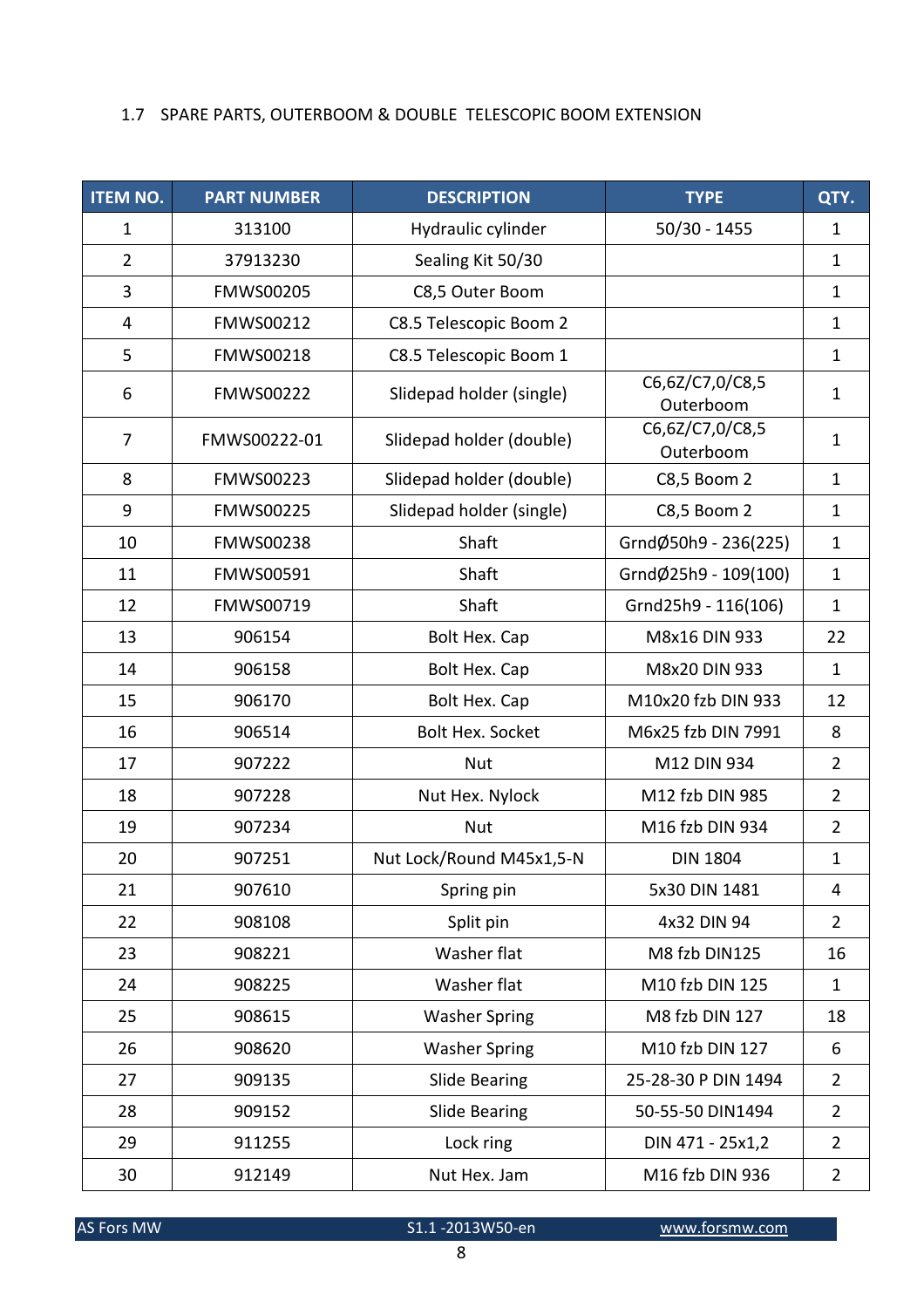| 31              | 920502                                              | Disc spring              | 31,5x16,3x2; 4319; DIN<br>2093 | 8              |
|-----------------|-----------------------------------------------------|--------------------------|--------------------------------|----------------|
| 32              | 1/8" DIN 71412<br>Grease nipple<br>930105           |                          |                                | $\overline{4}$ |
| 33              | 940884                                              | Leaf Chain Bottom LL1066 | $L = 1731$                     | $\mathbf{1}$   |
| 34              | 940885                                              | Leaf Chain Bottom LL1066 | $L = 1699$                     | $\mathbf{1}$   |
| 35              | 940886                                              | Leaf Chain Lock DE 8500  |                                | $\overline{2}$ |
| 36              | FMWP00519                                           | Washer                   | <b>PLT5 - D30</b>              | 5              |
| 37              | <b>FMWP00618</b>                                    | Pipe holder              | PLT6 - 100x30                  | 3              |
| 38              | <b>FMWP00715</b>                                    | Hose bridge              | PLT4 - 990x168                 | $\mathbf{1}$   |
| 39              | <b>FMWP00720</b>                                    | C8,5 distribution block  | PLT40 - 124x55                 | $\mathbf{1}$   |
| 40              | <b>FMWP00751</b>                                    | Chain wheel              | GrndØ80 - 35                   | $\overline{2}$ |
| 41              | <b>FMWP00752</b>                                    | Distance ring            | HBØ45/Ø20 - 24                 | $\overline{2}$ |
| 42              | <b>FMWP00753</b>                                    | Pin                      | GrndØ25 - 84,6                 | $\mathbf{1}$   |
| 43              | <b>FMWP00755</b>                                    | Pin                      | GrndØ25 - 130                  | $\mathbf{1}$   |
| 44              | Grnd $\emptyset$ 25 - 56<br><b>FMWP00757</b><br>Pin |                          |                                | $\mathbf{1}$   |
| 45              | <b>FMWP00759</b>                                    | Slidepad                 | PLT30 - 30x50                  | 10             |
| 46              | FMWP00759-01                                        | Slidepad                 | PLT30 - 30x50                  | 8              |
| 47              | <b>FMWP00760</b>                                    | Slidepad                 | PLT16 - 30x50                  | $\overline{2}$ |
| 48              | <b>FMWP01698</b>                                    | C8,5 clamp               | RndØ12 - 190                   | $\mathbf{1}$   |
| 49              | <b>FMWP02936</b>                                    | Pipe protecion           | PLT2 - 100x30                  | 6              |
| 50              | <b>FMWA00289</b>                                    | Hydraulic pipe           | ST12x1,5 L=1700                | 4              |
| <b>ITEM NO.</b> | <b>PART NUMBER</b>                                  | <b>DESCRIPTION</b>       | <b>TYPE</b>                    | QTY.           |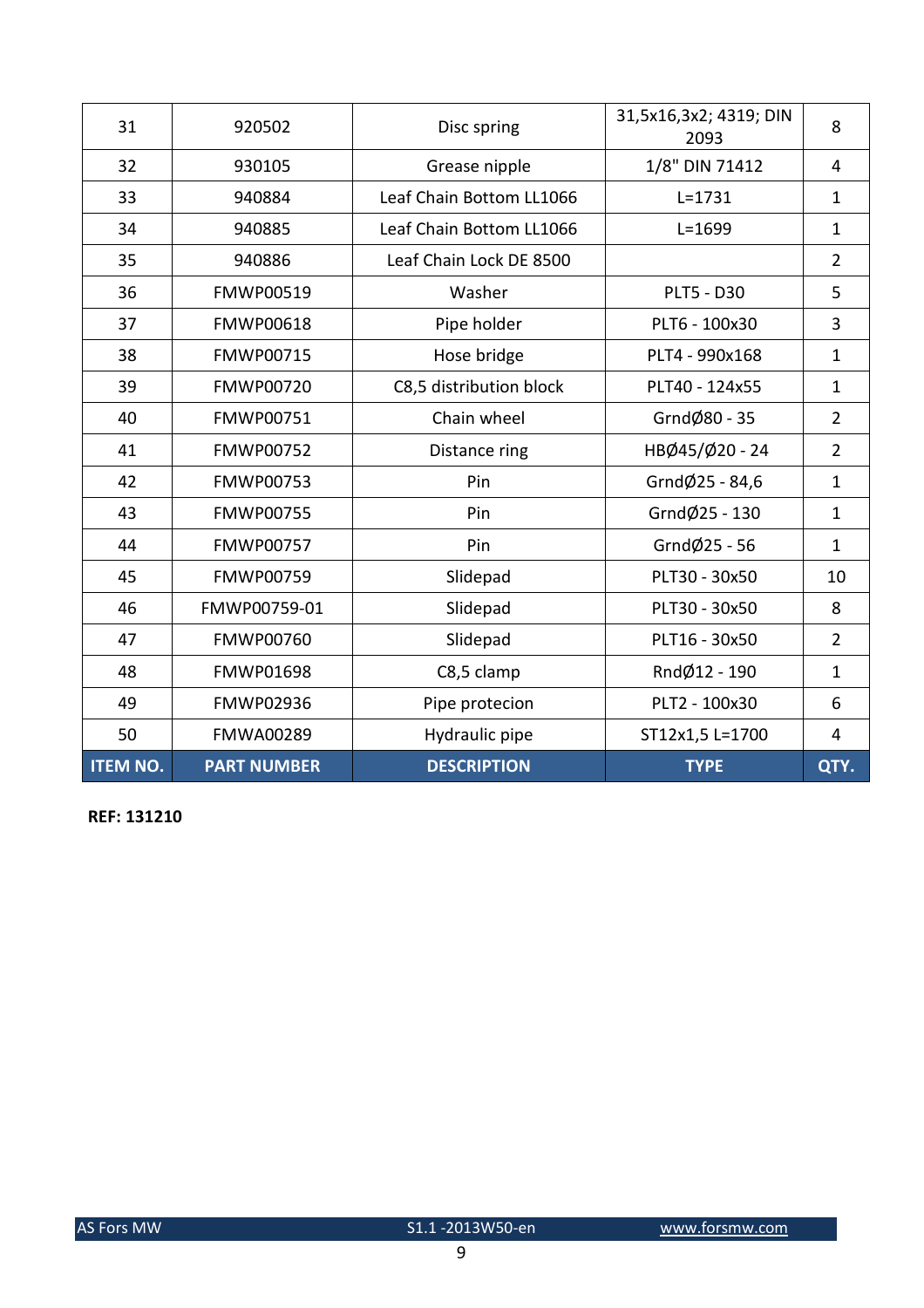#### 1.8 HYDRAULIC SCHEME

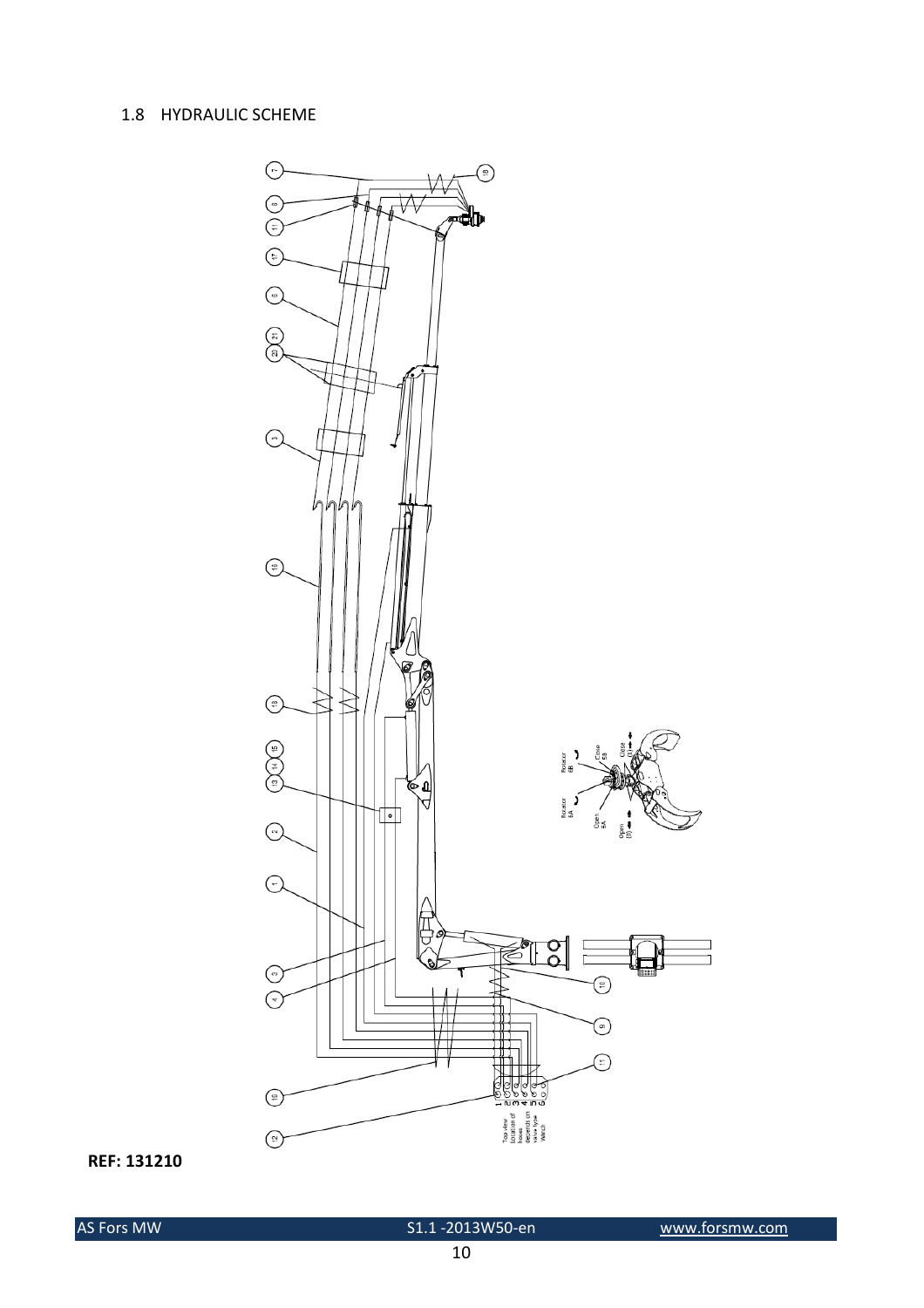#### 1.9 SPARE PARTS, HYDRAULIC SCHEME

| <b>ITEM NO.</b> | <b>PART NUMBER</b> | <b>DESCRIPTION</b> | <b>TYPE</b>                 | QTY.           |
|-----------------|--------------------|--------------------|-----------------------------|----------------|
| $\mathbf{1}$    | FMWH00371          | Hose               | 42010606-3/8(5150)-42010606 | $\overline{2}$ |
| $\overline{2}$  | <b>FMWH00372</b>   | Hose               | 42010606-3/8(5050)-42010606 | 4              |
| 3               | <b>FMWH00373</b>   | Hose               | 42010606-3/8(1810)-42010606 | 4              |
| 4               | <b>FMWH00374</b>   | Hose               | 42010808-1/2(3800)-42010808 | $\mathbf{1}$   |
| 5               | <b>FMWH00375</b>   | Hose               | 42010808-1/2(3640)-42010808 | 1              |
| 6               | <b>FMWH00376</b>   | Hose               | 42010606-3/8(1790)-42010606 | 4              |
| 7               | <b>FMWH00377</b>   | Hose               | 42010606-3/8(710)-42030606  | $\overline{2}$ |
| 8               | <b>FMWH00378</b>   | Hose               | 42010606-3/8(690)-42030606  | $\overline{2}$ |
| 9               | FMWH00379          | Hose               | 42010808-1/2(820)-42050808  | $\mathbf{1}$   |
| 10              | <b>FMWH00380</b>   | Hose               | 42010808-1/2(1400)-42010808 | $\mathbf{1}$   |
| 11              | 914750             | Cartridge nipple   | 7090-06-06; G3/8"Mx3/8"M    | 10             |
| 12              | 914752             | Cartridge nipple   | 7090-08-08; G1/2"Mx1/22M    | $\overline{4}$ |
| 13              | 914544             | Clip double        | 5390-43-20; 2xd20           | $\mathbf{1}$   |
| 14              | 914546             | Cover plate        | 5394-13-01; GR3             | $\mathbf{1}$   |
| 15              | 906165             | Bolt Hex. Cap      | M8x40 DIN 933               | $\mathbf{1}$   |
| 16              | <b>FMWA00289</b>   | Hydraulic pipe     | d12x1,5 L=1700              | 4              |
| 17              | 914630             | PVC water hose     | 1405-00-48; 75mm            | 2,5m           |
| 18              | 930320             | Spiro pipe         | ø 32x3 mm yellow            | 7 <sub>m</sub> |
| 19              | 930330             | Spiro pipe         | ø 50x3,5 mm yellow          | 1,5m           |
| 20              | 914716             | Straight nipple    | 7002-06-06; 3/82Mx3/8"M     | 8              |
| 21              | 914582             | Rubber seal        | 5601-01-06; R3/8"           | 8              |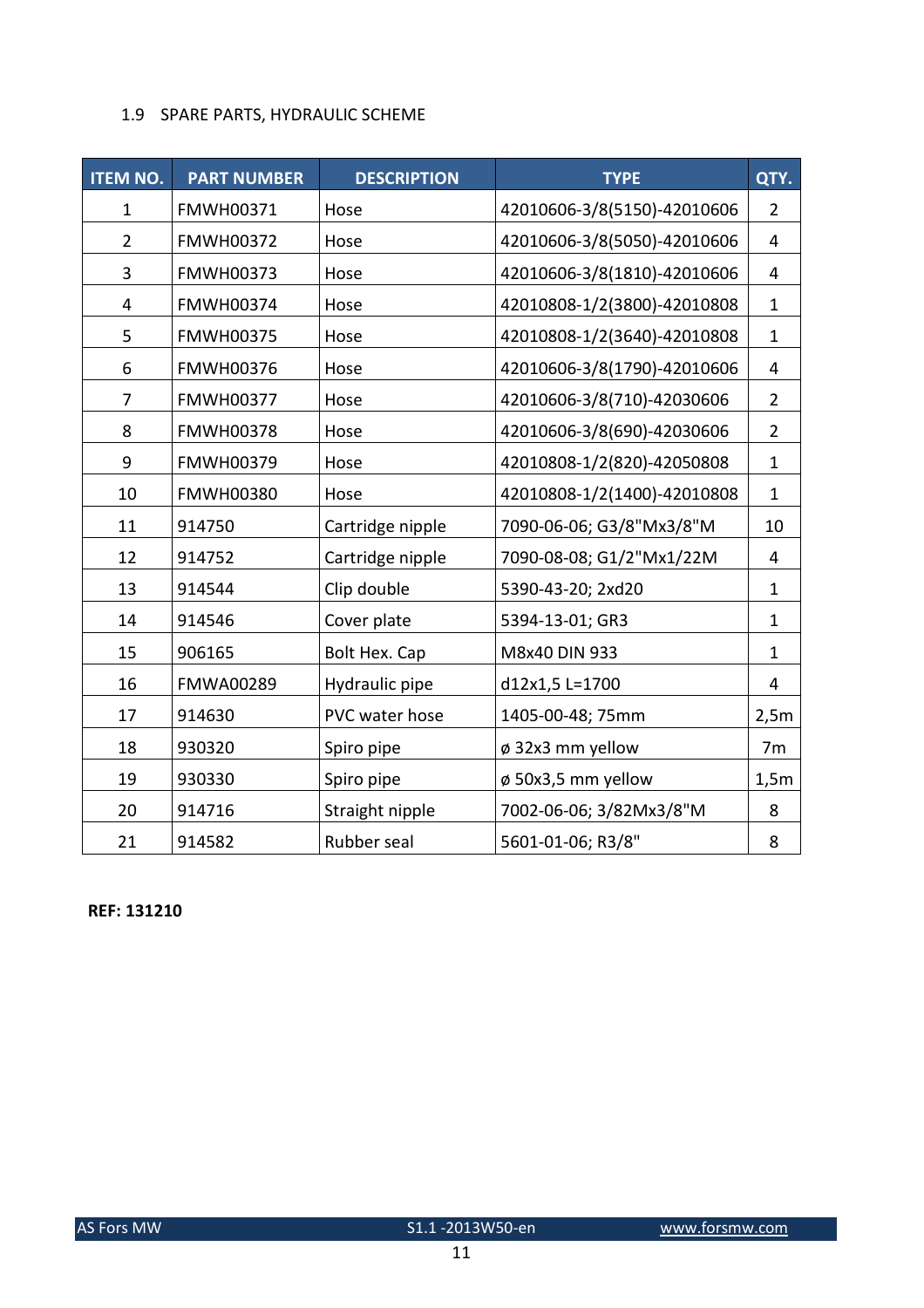#### 2 TECHNICAL SPECIFICATIONS

#### 2.1 MAIN PARTS & DIMENSIONS



Picture: Boom system with telescopic boom extension

| <b>ITEM</b> | <b>DESCRIPTION</b>               |
|-------------|----------------------------------|
|             | Turnhouse                        |
|             | Main boom                        |
|             | Outerboom                        |
|             | Double telescopic boom extension |
|             |                                  |

| <b>ITEM</b> | <b>DIMENSIONS(mm)</b> |
|-------------|-----------------------|
| А           | 1590                  |
| B           | 3370                  |
| C           | 2340                  |
| D           | 3000                  |
| F           | 1500                  |
|             |                       |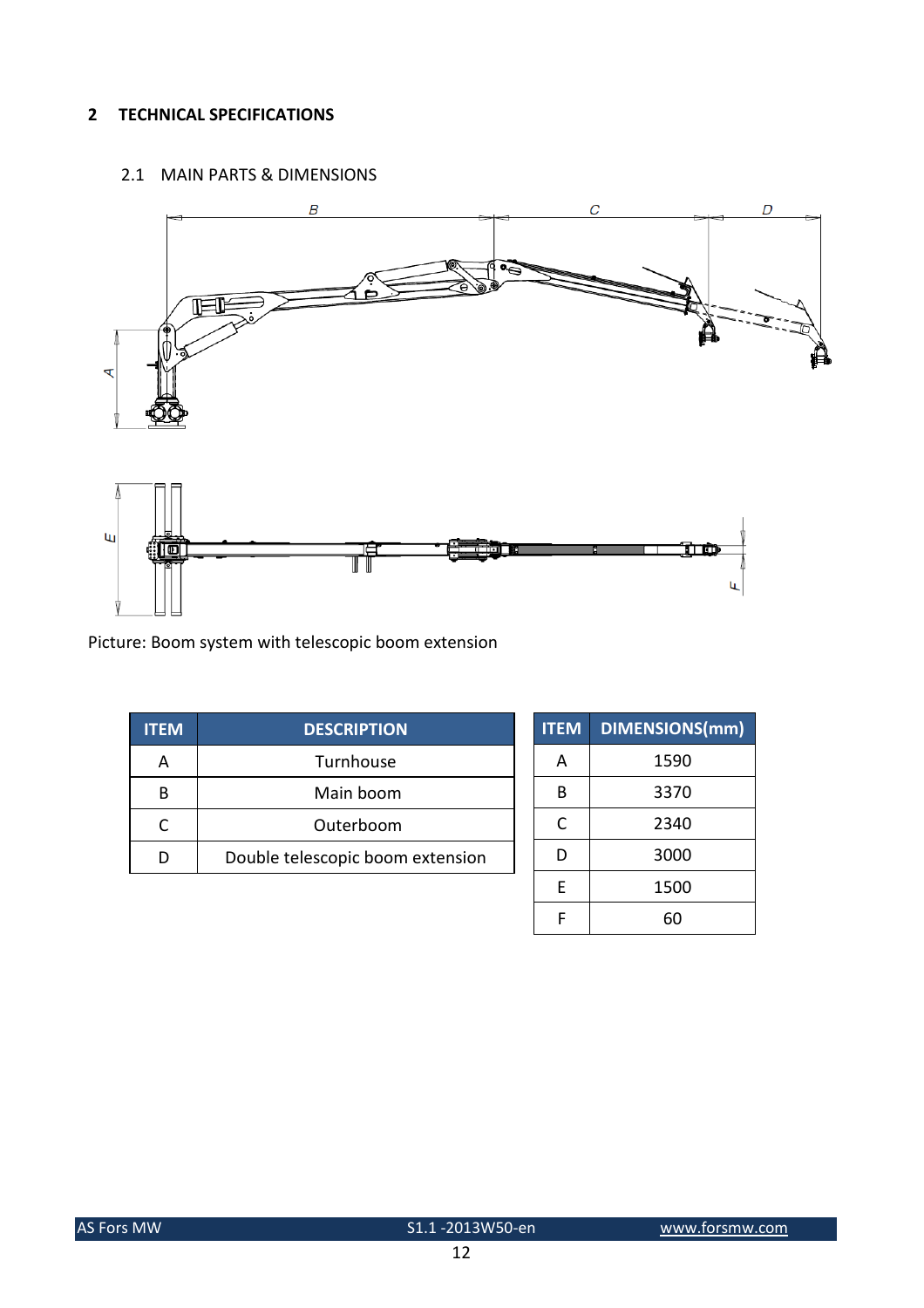#### 2.2 TECHNICAL DATA

| <b>FOREST CRANE</b>                                        | C8,5  |
|------------------------------------------------------------|-------|
| Lifting capacity net, kNm                                  | 45    |
| Slewing torgue, kNm                                        | 16    |
| Slewing angle, °                                           | 360   |
| Reach, m                                                   | 8,5   |
| Telescopic stroke length, m                                | 3     |
| Recommended flow, I/min                                    | 40-70 |
| Working pressure, bar                                      | 190   |
| Weight of loader, kg<br>excl. Grapple, rotator, link       | 850   |
| Weight, kg incl. FG 0.20, rotator, link                    | 985   |
| Weight, kg incl. FG 0.24, rotator, link                    | 1020  |
| Lifting force kg/max reach<br>excl. Grapple, rotator, link | 520   |

#### 2.3 LIFTING DIAGRAM



REF: 131210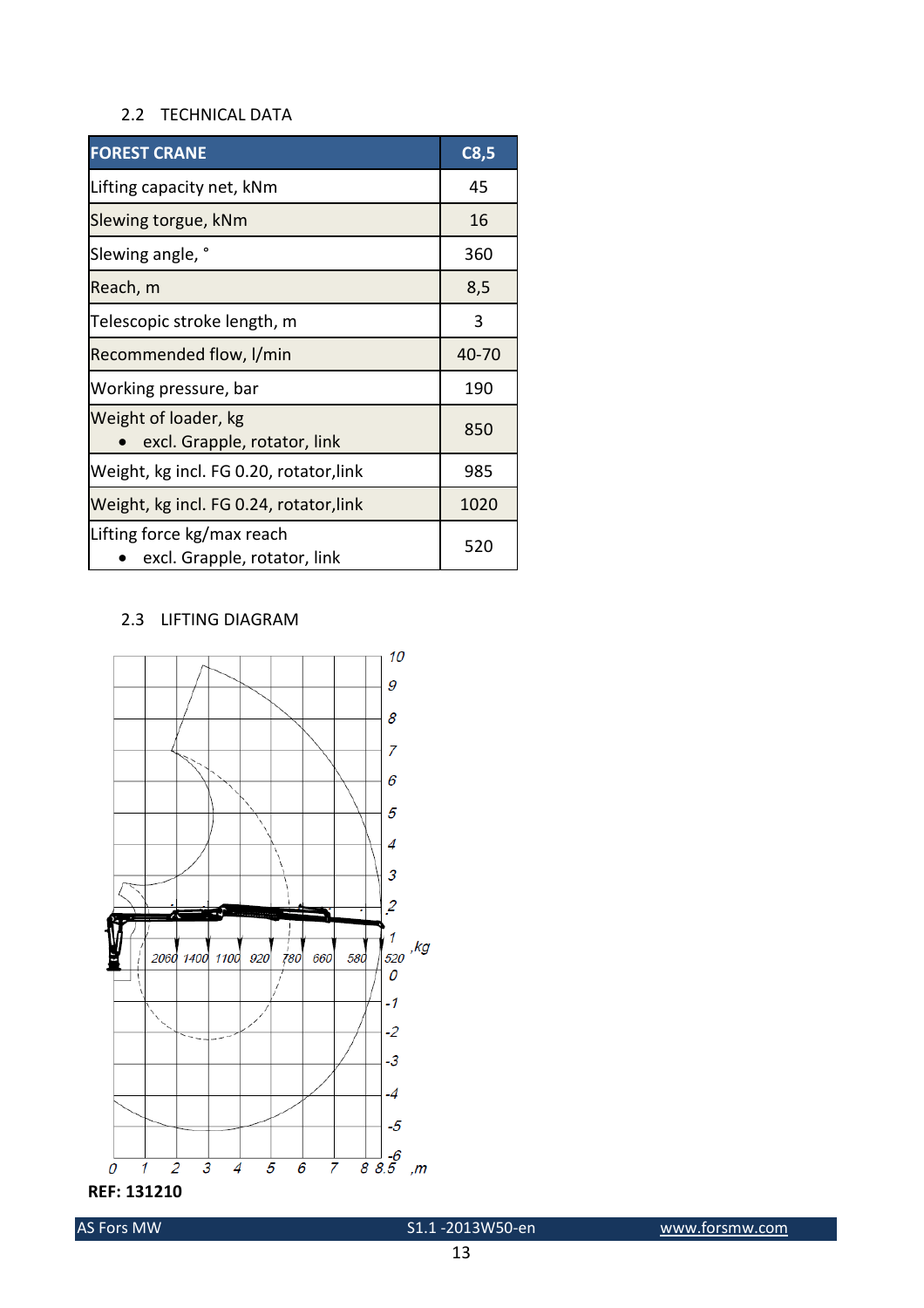#### 2.4 SERVICE BULLETIN

## Important information about connecting electrical and hydraulic equipment

## **Electrical cables**

Electrical cables must be connected with a separate supply through a fused terminal block from the battery.

| <b>Cable markings</b> |  |                           |  |
|-----------------------|--|---------------------------|--|
|                       |  | Brown cable (or number 1) |  |
| Earth                 |  | Blue cable (or number 2)  |  |

## **Hydraulic lines**

Hydraulic hose connections should preferably be connected with a separate return tank. Avoid operating via a double acting outlet.

| <b>Line markings</b>   |                     |  |
|------------------------|---------------------|--|
| <b>Red</b><br>Pressure |                     |  |
| <b>Blue</b>            | Return              |  |
| Yellow                 | <b>Brake line</b>   |  |
| White                  | Load sensing signal |  |

Separate return tank means directly into the tank.

To avoid problems when connecting to the towing vehicle, always start with the return, then the pressure line and then in reverse order when disconnecting. Start by removing the pressure line when disconnecting.

NOTE: Protect your eyes and skin from oil when connecting and disconnecting!